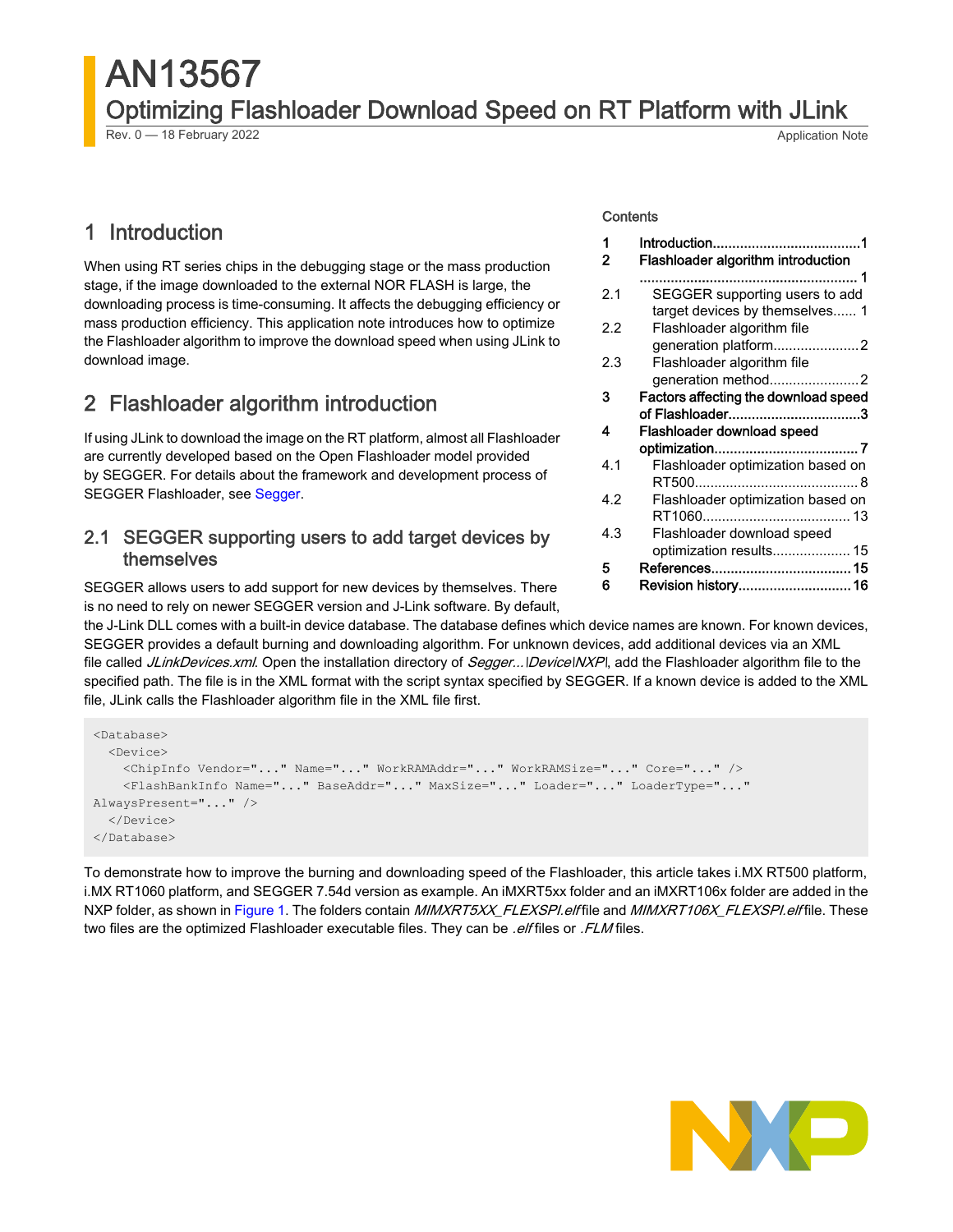#### Flashloader algorithm introduction

<span id="page-1-0"></span>

|               | $\wedge$<br>Name | Date modified      | Type        |
|---------------|------------------|--------------------|-------------|
|               | iMX6SX           | 11/22/2021 3:39 PM | File folder |
| $\mathcal{R}$ | iMX6UL           | 11/22/2021 3:39 PM | File folder |
| $\mathcal{R}$ | iMX7ULP          | 11/22/2021 3:39 PM | File folder |
| R             | iMX8M            | 11/22/2021 3:39 PM | File folder |
| À.            | iMX8ML           | 11/22/2021 3:39 PM | File folder |
| $\mathcal{A}$ | iMX8MM           | 11/22/2021 3:39 PM | File folder |
|               | iMX8MN           | 11/22/2021 3:39 PM | File folder |
|               | iMX8QM           | 11/22/2021 3:39 PM | File folder |
|               | iMX8QX           | 11/22/2021 3:39 PM | File folder |
|               | iMXRT5xx         | 12/16/2021 4:12 PM | File folder |
|               | iMXRT101x        | 11/22/2021 3:39 PM | File folder |
|               | iMXRT102x        | 11/22/2021 3:39 PM | File folder |
|               | iMXRT105x        | 11/22/2021 3:39 PM | File folder |
|               | iMXRT106x        | 12/16/2021 4:50 PM | File folder |

## 2.2 Flashloader algorithm file generation platform

There are two ways to make Flashloader algorithm file of SEGGER:

- Use Keil uVision IDE. It has three disadvantages:
	- Requires a license.
	- No trial version.
	- Only supports Cortex-M core devices.
- Use SEGGER Embedded Studio IDE. It has two advantages:
	- A valid license is required for any commercial use of SEGGER Embedded Studio, but Open Flashloader is an exception. To debug and create Flashloader, an evaluation license can be used and no valid license is required.
	- Supports various cores, such as, Cortex-M, Cortex-A/R, and RISC-V.

## 2.3 Flashloader algorithm file generation method

SEGGER Embedded Studio provides the template of Open Flashloader. SEGGER Embedded Studio can generate the final Flashloader executable file. The Flashloader model consists of several important API functions, as shown in Table 1. This part of the API requires the user to implement the flash interface code of the corresponding MCU device. On the i.MX RT platform, it is based on the interaction code between FLEXSPI peripheral and NOR FLASH.

| <b>Function name</b> | <b>Function</b>                                                                |
|----------------------|--------------------------------------------------------------------------------|
| Tnit.                | To handle the initialization of the Flash module.                              |
| UnTnit               | To handle the deinitialization of the Flash module.                            |
| Erase                | To erase one Flash sector. The EraseSector function can erase a single sector. |

### Table 1. Opening Flashloader API

Table continues on the next page...

#### Optimizing Flashloader Download Speed on RT Platform with JLink, Rev. 0, 18 February 2022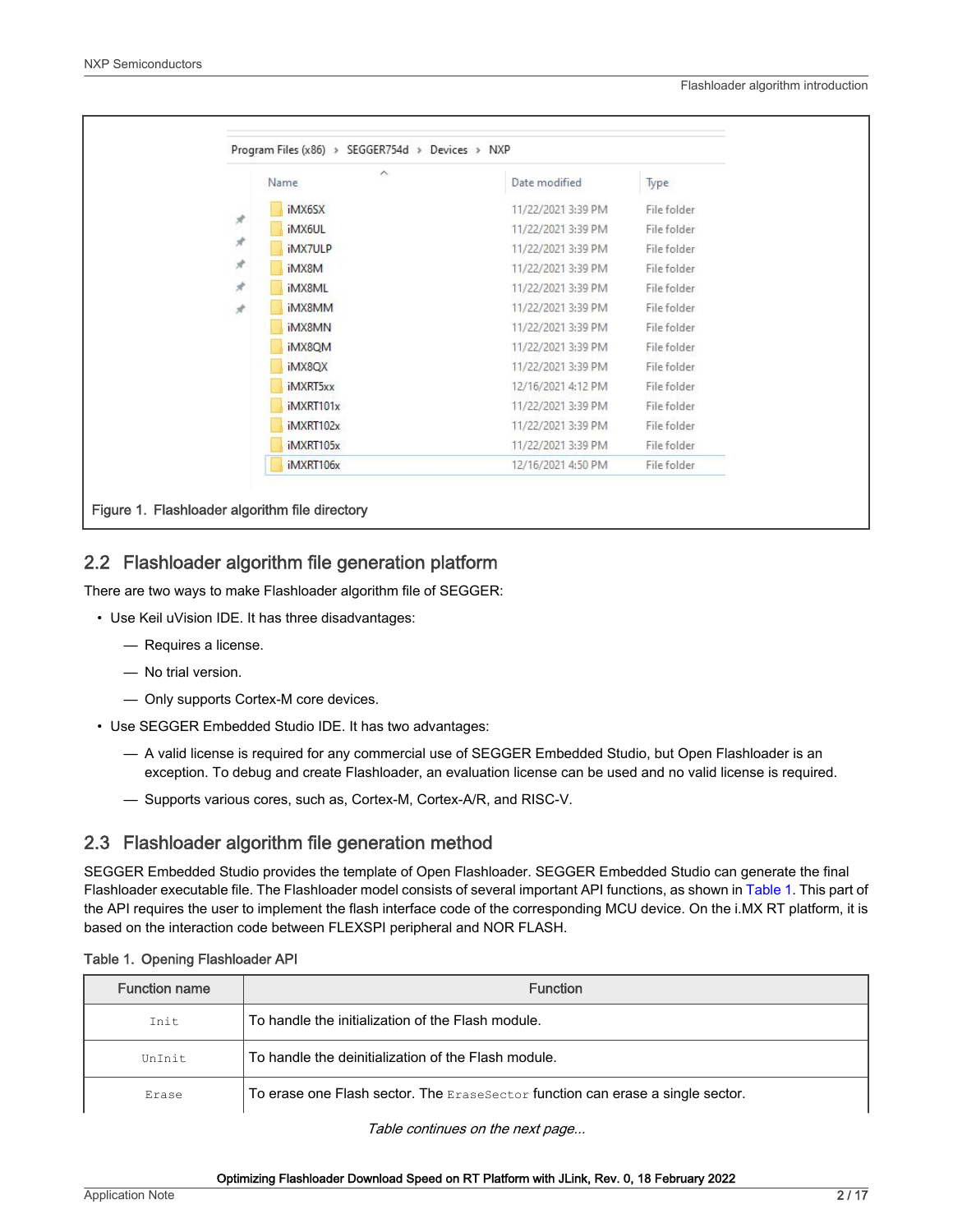<span id="page-2-0"></span>Table 1. Opening Flashloader API (continued)

| <b>Function name</b> | <b>Function</b>                                                                              |
|----------------------|----------------------------------------------------------------------------------------------|
| Program              | To program one Flash page. The $P_{\text{rogramPage}}$ function can program a single page.   |
| EraseChip            | To erase the entire chip (Flash bank).                                                       |
| Verify               | To compare a specified byte number of a provided data buffer with the content of the device. |
| BlankCheck           | To check whether a memory region is blank.                                                   |

## 3 Factors affecting the download speed of Flashloader

This chapter introduces the factors that affect the download speed of Flashloader and ideas for optimizing the Open Flashloader model by using SEGGER Embedded Studio. All the experimental data in this chapter is based on RT500 EVK board and external NOR FLASH (GD25LE64C).

- 1. Download time components.
	- a. Use the Jlink downloader to download a 2 M byte image to the external Flash to the RT500 EVK board through the Commander window.
	- b. After the download, the log appears in the Commander window, as shown in Figure 2.

s,<br>Erase: 37.875s, Program: 53.137s, Verify: 3.908s, Restore: 0.007s)

Figure 2. Download log in Commander window

Factors that affect the download speed are as shown in Table 2.

- Erase and Program take the largest proportion of time.
- Compare and Verify take a small proportion.
- Prepare and Restore take almost negligible time.

Therefore, to optimize the Erase and Program speed, optimize the download speed.

|  |  |  | Table 2. Download time components |
|--|--|--|-----------------------------------|
|--|--|--|-----------------------------------|

| Image size | Prepare | Compare | Erase    | Program  | Verify  | Restore | <b>Total</b> |
|------------|---------|---------|----------|----------|---------|---------|--------------|
| 2 M bytes  | 0.138 s | 8.112 s | 37.875 s | 53.137 s | 3.908 s | 0.007 s | 103.180 s    |

2. Factors related to download speed.

Taking 4-wire QSPI NOR FLASH as an example, the operations of Flash include Read, Write, and Erase. Table 3 lists the CMD details of NOR FLASH.

### Table 3. Flash CMD

| <b>Command name</b>             | Byte 1 | Byte 2 | Byte 3 | Byte 4 | Byte 5 | Byte 6 | n-Bytes |
|---------------------------------|--------|--------|--------|--------|--------|--------|---------|
| Write Enable                    | 06H    |        |        |        |        |        |         |
| Write Disable                   | 04H    |        |        |        |        |        |         |
| <b>Volatile SR Write Enable</b> | 50H    |        |        |        |        |        |         |

Table continues on the next page...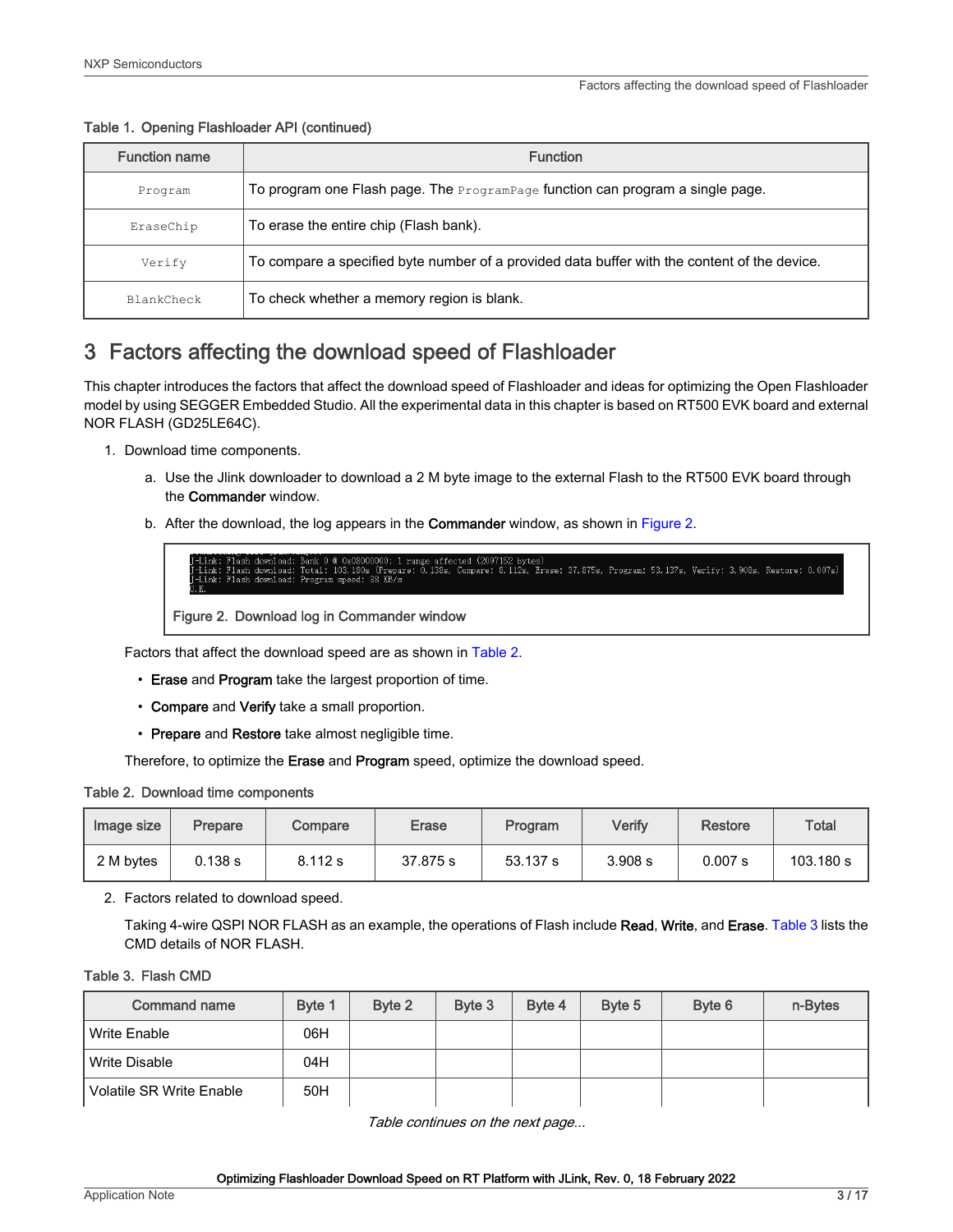### Table 3. Flash CMD (continued)

| <b>Command name</b>          | Byte 1     | Byte 2       | Byte 3       | Byte 4    | Byte 5    | Byte 6      | n-Bytes      |
|------------------------------|------------|--------------|--------------|-----------|-----------|-------------|--------------|
| <b>Read Status Register</b>  | 05H        | $(S7-S0)$    |              |           |           |             | (continuous) |
| Read Status Register-1       | 35H        | $(S15-S8)$   |              |           |           |             | (continuous) |
| Write Status Register        | 01H        | S7-S0        | S15-S8       |           |           |             |              |
| <b>Read Data</b>             | 03H        | A23-A16      | A15-A8       | A7-A0     | $(D7-D0)$ | (Next byte) | (continuous) |
| <b>Fast Read</b>             | 0BH        | A23-A16      | A15-A8       | A7-A0     | dummy     | $(D7-D0)$   | (continuous) |
| Dual Output Fast Read        | 3BH        | A23-A16      | A15-A8       | A7-A0     | dummy     | $(D7-D0)$   | (continuous) |
| Dual I/O Fast Read           | <b>BBH</b> | A23-A8       | A7-A0        | $(D7-D0)$ |           |             | (continuous) |
|                              |            |              | <b>M7-M0</b> |           |           |             |              |
| <b>Quad Output Fast Read</b> | 6BH        | A23-A16      | A15-A8       | A7-A0     | dummy     | $(D7-D0)$   | (continuous) |
| Quad I/O Fast Read           | <b>EBH</b> | A23-A0       | dummy        | $(D7-D0)$ |           |             | (continuous) |
|                              |            | M7-M0        |              |           |           |             |              |
| Quad I/O Word Fast Read      | E7H        | A23-A0       | dummy        | $(D7-D0)$ |           |             | (continuous) |
|                              |            | M7-M0        |              |           |           |             |              |
| Page Program                 | 02H        | A23-A16      | A15-A8       | A7-A0     | D7-D0     | Next byte   |              |
| Quad Page Program            | 32H        | A23-A16      | A15-A8       | A7-A0     | D7-D0     |             |              |
| Sector Erase                 | 20H        | A23-A16      | A15-A8       | A7-A0     |           |             |              |
| Block Erase (32 K)           | 52H        | A23-A16      | A15-A8       | A7-A0     |           |             |              |
| Block Erase (64 K)           | D8H        | A23-A16      | A15-A8       | A7-A0     |           |             |              |
| Chip Erase                   | C7/60H     |              |              |           |           |             |              |
| Enable QPI                   | 38H        |              |              |           |           |             |              |
| Enable Reset                 | 66H        |              |              |           |           |             |              |
| Reset                        | 99H        |              |              |           |           |             |              |
| Set Burst with Wrap          | 77H        | <b>W6-W4</b> |              |           |           |             |              |
| Program/Erase Suspend        | 75H        |              |              |           |           |             |              |
| Program/Erase Resume         | 7AH        |              |              |           |           |             |              |

Read mode affects the efficiency of Compare and Verify for Flashloader. The CMD of Read includes Read Data, Fast Read, Quad Output Fast Read, Quad I/O Fast Read, Quad I/O Word Fast Read, as shown in [Table 4.](#page-4-0)

The difference is in the process of communication between MCU and Flash:

- how many lines are used to send CMD commands;
- how many lines are used to send address information;
- how many lines are used for data interaction.

If it is a 4-line QSPI NOR FLASH, use the 1\_4\_4 mode.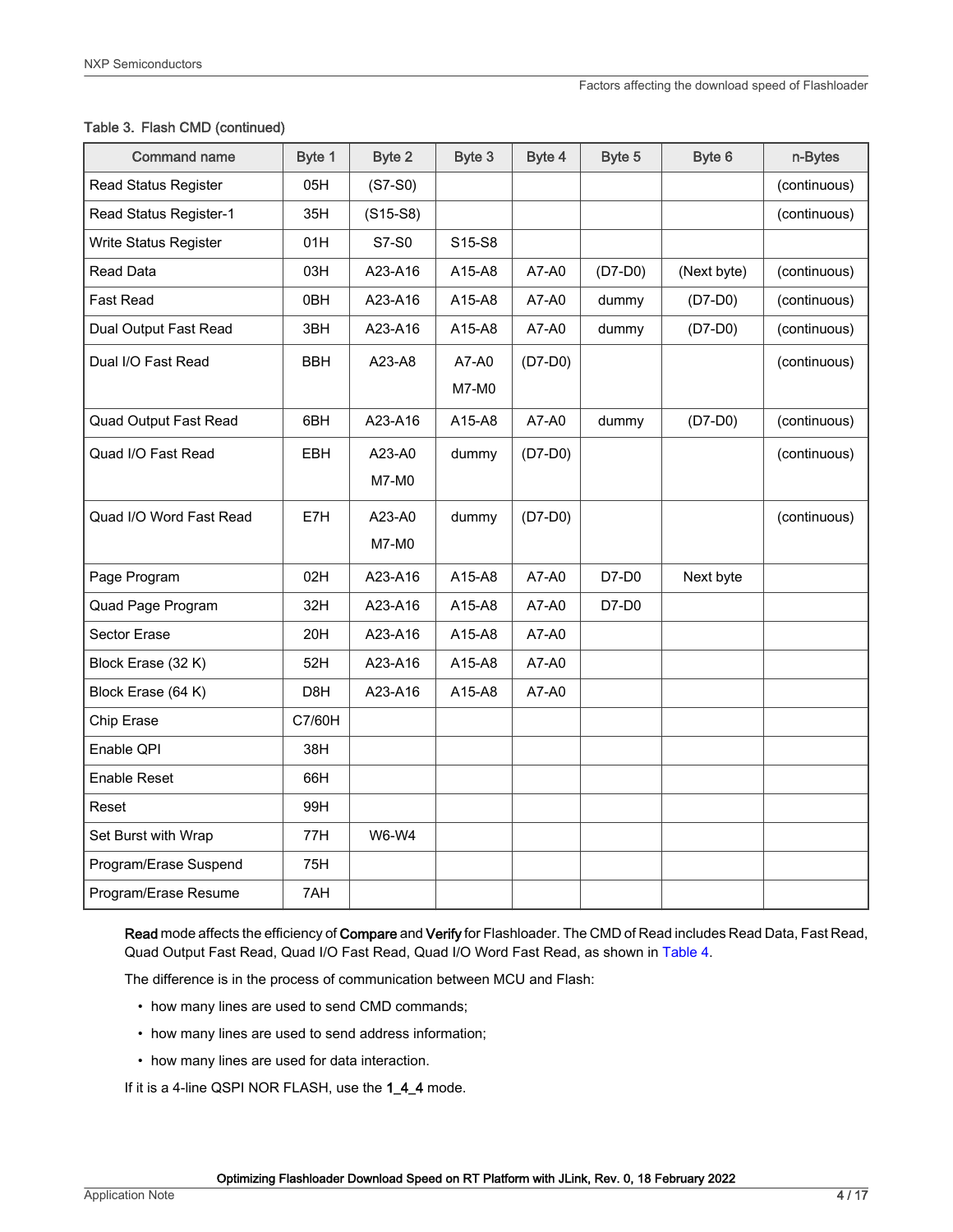### <span id="page-4-0"></span>Table 4. Read CMD modes

| <b>CMD</b>                | Read mode       |
|---------------------------|-----------------|
| Read Data(0x03)/Fast Read | $1_{1}$ $1_{1}$ |
| Quad Output Fast Read     | 1 1 4           |
| l Quad I/O Fast Read      | 144             |

Except for Chip Erase, Erase CMD contains three types: Sector Erase, Block Erase (32 K), Block Erase (64 K). Erase mode can work in SPI mode or QPI mode. It is enough to work in SPI mode. To erase a large area, Block Erase is more efficient than Sector Erase.

Program CMD contains two types: Page Program and Quad Page Program. It is enough to work in Page Program.

In addition to Read mode, Erase mode, and Program mode, the other important factor that affects the download efficiency of Flashloader is the clock frequency of Flash. The impact is limited. To prove this point, see the following experiment.

- a. On the RT500 EVK board, replace the external NOR FLASH with GD25LE64C, debug a pre-prepared Flashloader algorithm under the IAR, and use the MCU system clock to count the erasing time. The erasing area is 2 MB of external NOR FLASH space. To ensure the comparability of the experimental results, keep same starting address of the Flash and use the same .bin file for the 2 MB image. Use Block Erase (64 K) for Erase CMD, Page Program for Program CMD, and change only the CLK of FlexSPI. The results are as shown in Figure 3 and Figure 4.
	- Set the CLK frequency of FlexSPI to 30 M, and the erasing time is 12.624 s.

| Expression                   | Value             |
|------------------------------|-------------------|
| <b>⊞</b> flashConfiq         | <struct></struct> |
| flashXfer                    | Error $(col 1)$ : |
| erase_time                   | 7.2080001833      |
| program_time                 | 5.4159994122      |
| s_timeMs                     | 12624             |
| <click add="" to=""></click> |                   |
|                              |                   |
|                              |                   |

• Set the CLK frequency of FlexSPI to 100 M, and the erasing time is 12.005 s.

| Expression                   | Value                 |
|------------------------------|-----------------------|
| <b>⊞</b> flashConfiq         | <struct></struct>     |
| flashXfer                    | Error (col 1): Unknow |
| erase_time                   | 7.1810002322          |
| program_time                 | 4.8239998811          |
| s_timeMs                     | 12005                 |
| <click add="" to=""></click> |                       |
|                              |                       |
|                              |                       |

The first conclusion is that the frequency of Flash has little effect on the erase speed and program speed.

#### Optimizing Flashloader Download Speed on RT Platform with JLink, Rev. 0, 18 February 2022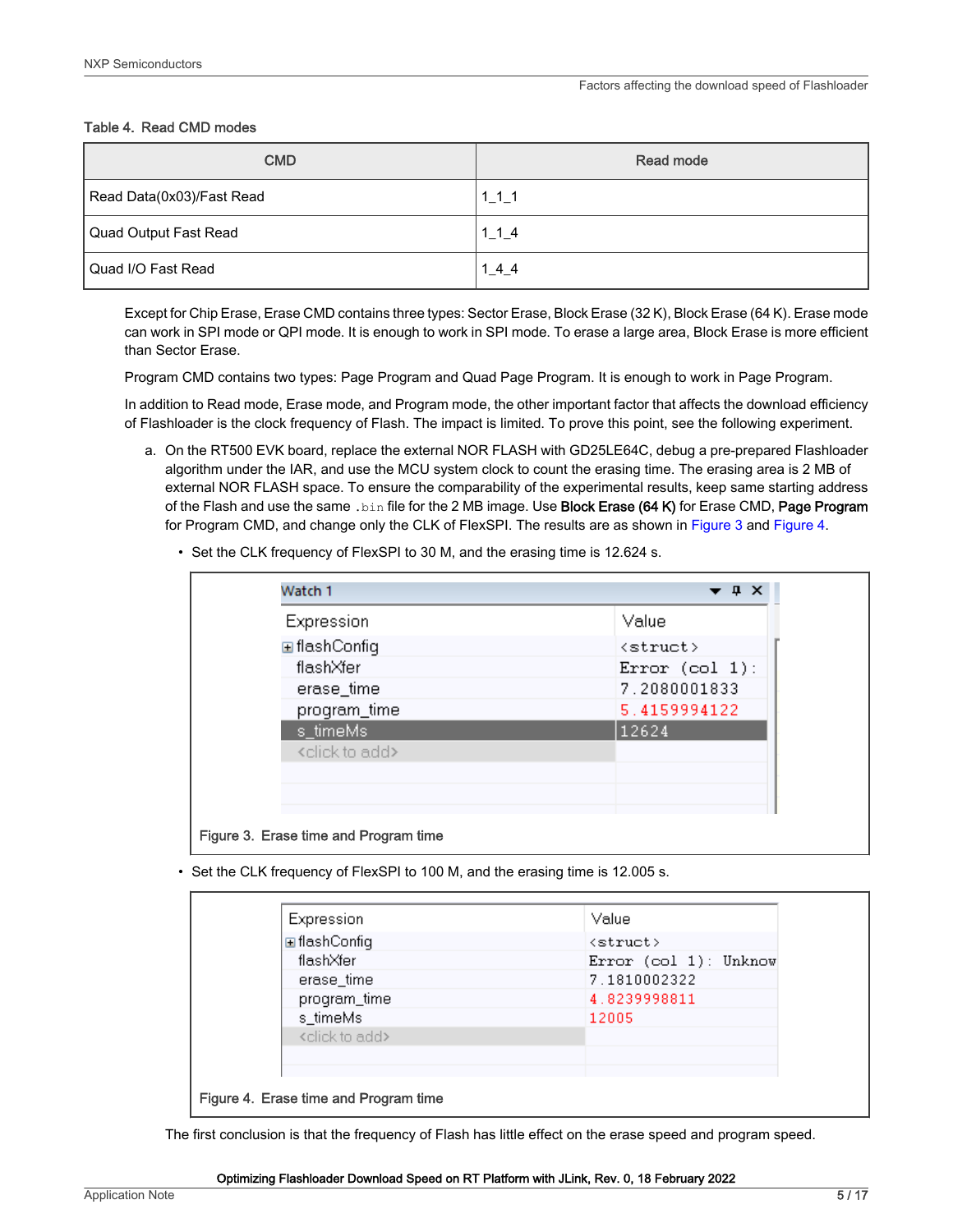b. Set the CLK frequency of FlexSPI to 100 M, change the Program CMD mode from Page Program to Quad Page Program, and keep other conditions unchanged. The result is that the erasing time is 11.952 s, as shown in Figure 5.

| program_time<br>s_timeMs                                               | 4.73799944<br>11952 |  |
|------------------------------------------------------------------------|---------------------|--|
| <click add="" to=""><br/>Figure 5. Erase time and Program time</click> |                     |  |

The second conclusion is: Program mode has little effect on the speed of the entire process of writing a page.

c. Table 5 lists the typical values of erase time and program time. For details, see the data sheet of Flash.

Table 5. Maximum and typical value of erase time and program time

| t <sub>PP</sub>   | Page Programming Time         | 0.7  | b   | ms |
|-------------------|-------------------------------|------|-----|----|
| $t_{\mathsf{SE}}$ | Sector Erase Time             | 90   | 600 | ms |
| $t_{BE1}$         | Block Erase Time (32 K Bytes) | 0.3  | 1.5 | s  |
| $t_{BE2}$         | Block Erase Time (64 K Bytes) | 0.45 | 3.0 | s  |
| $t_{CE}$          | Chip Erase Time (GD25LE64C)   | 30   | -90 | s  |

Comparing the theoretical value, IAR debug test data, and JLink Commander test data, the debug of the Flashloader algorithm in IAR is very close to or even smaller than the typical value of FLASH data sheet. However, when the Flashloader algorithm is called by Jlink Commander, the erase and program efficiency is very low, as shown in Table 6.

Table 6. Comparison of erase time and program time

| Tool chain                  | Image size (MB) | Erase (s)                 | Program (s)                  |
|-----------------------------|-----------------|---------------------------|------------------------------|
| <b>SEGGER</b> commander     |                 | 37.875                    | 53.137                       |
| Test data on IAR            |                 | 7.208                     | 5.416                        |
| Typical value/Maximum value |                 | 14.4 (typical)/96.0 (max) | 5.734 (typical)/40.960 (max) |

The third conclusion is that the biggest bottleneck affecting the flashloader download speed is the scheduling of the Flashloader algorithm by Jlink Commander or the interaction process between Jlink Commander and the Flashloader program running on the MCU side.

3. Open Flashloader Model Framework.

The download rate is related to the scheduling process of the Flashloader running on the MCU side by Jlink through the SWD/JTAG interface, mainly in the parts of Compare, Erase, Program, and Verify.

As mentioned above, Keil or SEGGER Embedded Studio IDE can generate the Flashloader executable file. The Erase and Program API interfaces in Flashloader model of Keil have limitations on download efficiency, so it is recommended to use SEGGER Embedded Studio.

The Open Flashloader model provided by SEGGER Embedded Studio provides SEGGER\_OPEN\_Program API interface and Program API interface. Compared with the traditional Program API interface, the SEGGER\_OPEN\_Program API interface can achieve higher throughput, as shown in [Figure 6](#page-6-0).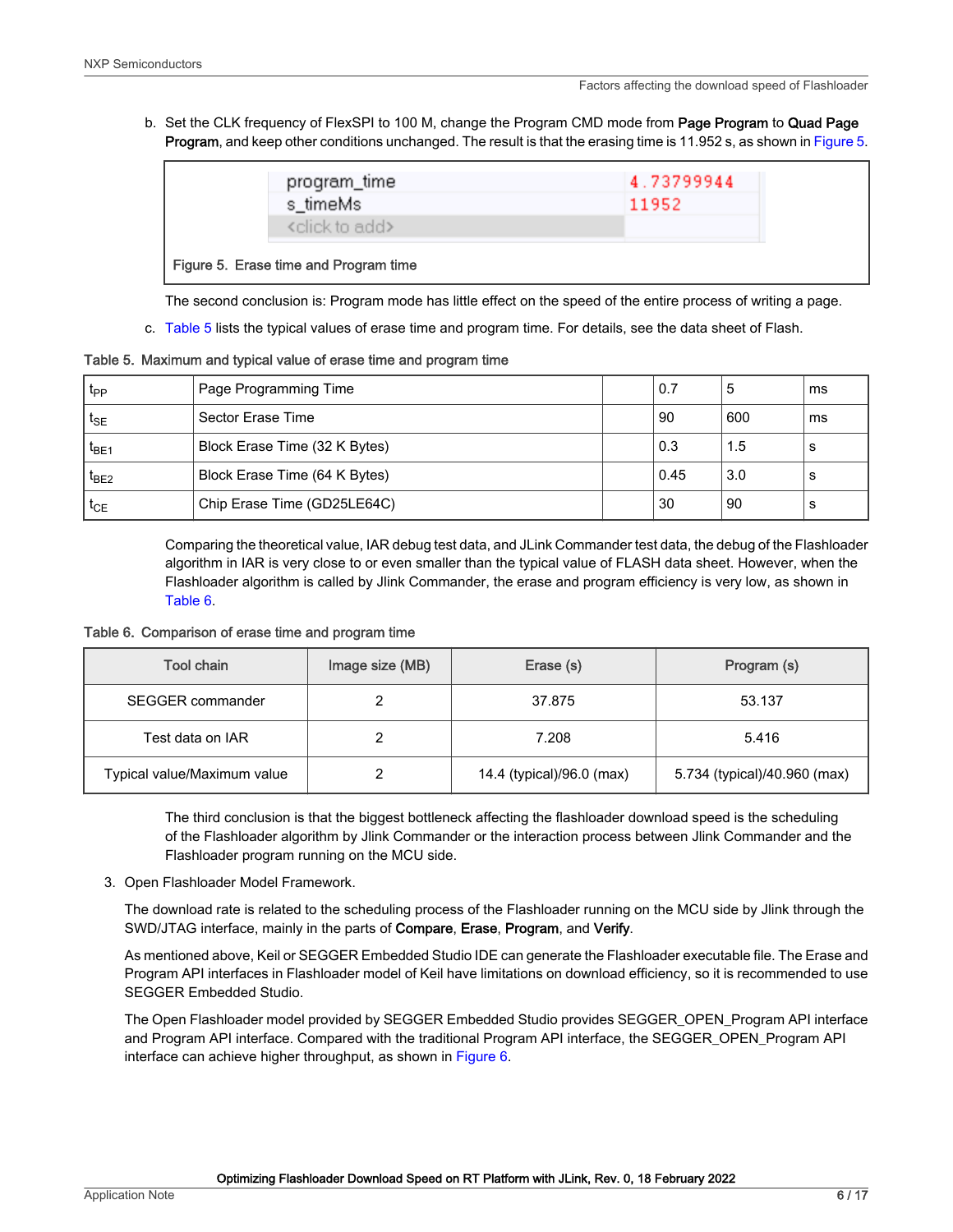<span id="page-6-0"></span>

Similarly, the Open Flashloader provided by SEGGER Embedded Studio provides SEGGER\_OPEN\_Erase API interface and Erase API interface. The Erase interface is used to erase one or more sector areas. Considering that different types of Flash have different sector sizes, the sector size is user-configurable.

Through the above analysis, to erase a large area, using Block erase is more efficient than Sector erase. The Erase interface API interface is user-defined, so users can use the sector size provided in the Open Flashloader as the block size. To improve the efficiency of erase, use block erasing instead of sector erasing in the underlying code.

The Open Flashloader model provides API interfaces, such as Verify, Read, and Erase\_Chip. To optimize the download algorithm, enable the TURBO mode. These methods are the entry points for optimizing the download speed.

# 4 Flashloader download speed optimization

This chapter verifies some optimization strategies to improve download speed based on RT500 EVK board and RT1060 EVKB board. To compare the optimization results of the Flashloader algorithm, replace the Flash on the RT500 EVK board and RT1060 EVKB board with IS25WP064. Table 7 lists the theoretical values of Erase and Program in the IS25WP064 data sheet. According to the typical value, the typical duration of Sector Erase, Block Erase (64 K), and Program are respectively 35.84 s, 4.8 s, and 1.638 s for the 2 MB Flash space. The following sections compare the experimental test data with the theoretical data. In the actual downloading process of Flash using JLink, there must be other operation durations.

| Symbol                       |                          | Parameter | Min. | <b>Type</b> | Max. | <b>Unit</b> |  |
|------------------------------|--------------------------|-----------|------|-------------|------|-------------|--|
|                              | Sector Erase Time (4 kB) |           |      | 70          | 300  | ms          |  |
|                              | Block Erase Time (32 kB) |           |      | 0.1         | 0.5  | s           |  |
| $\mathfrak{t}_{\mathsf{ec}}$ | Block Erase Time (64 kB) |           |      | 0.15        | 1.0  | s           |  |
|                              |                          | 32 MB     |      | 8           | 23   |             |  |
|                              | Chip Erase Time          | 64 MB     |      | 16          | 45   | s           |  |

Table 7. IS25WP064 erase time and program time typical value

Table continues on the next page...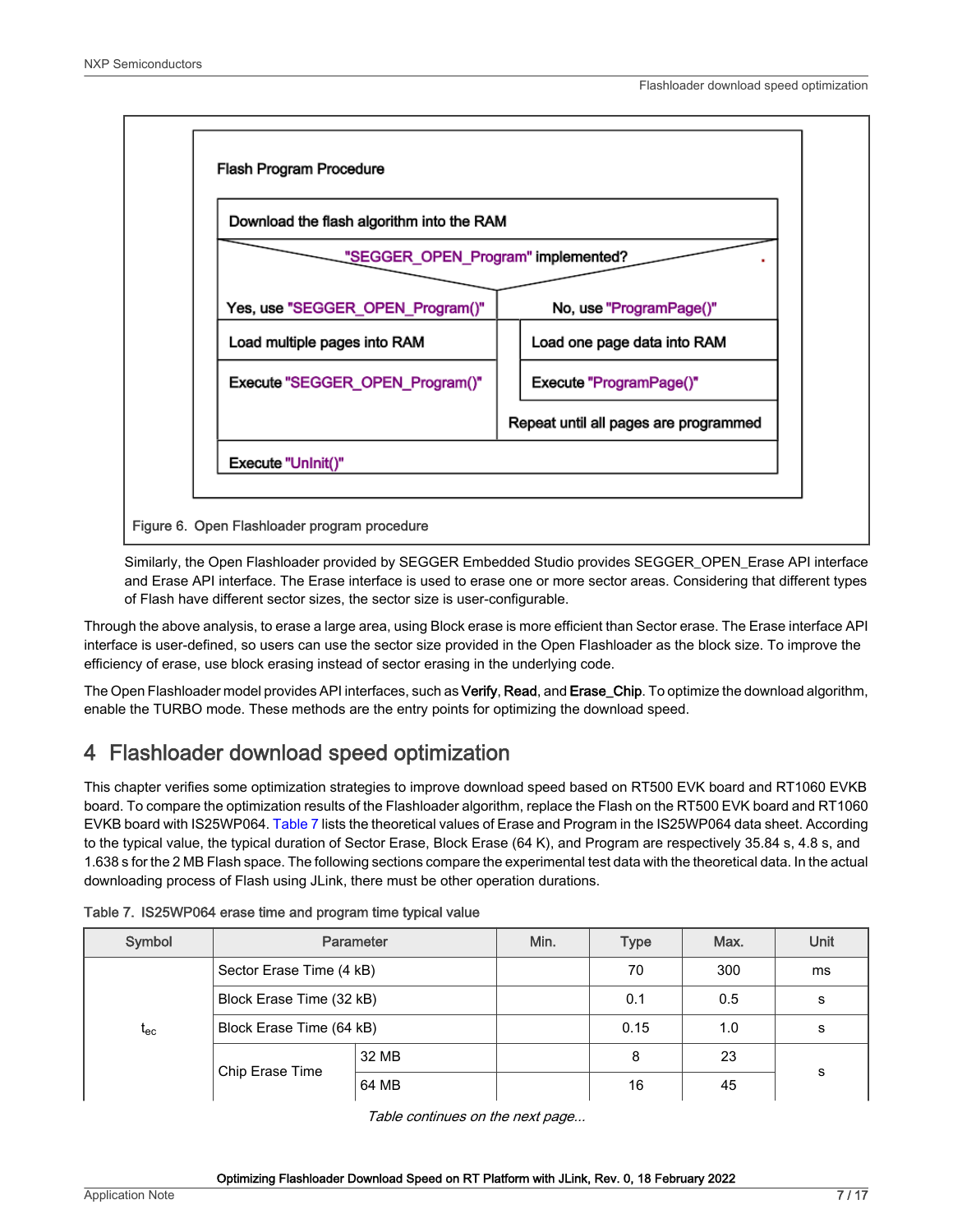| Symbol    |                                | Parameter | Min. | <b>Type</b> | Max. | Unit |
|-----------|--------------------------------|-----------|------|-------------|------|------|
|           |                                | 128 MB    |      | 30          | 90   |      |
| <b>pp</b> | <sup>l</sup> Page Program Time |           |      | 0.2         | 0.8  | ms   |

#### <span id="page-7-0"></span>Table 7. IS25WP064 erase time and program time typical value (continued)

## 4.1 Flashloader optimization based on RT500

SEGGER Embedded Studio or Keil generate the Flashloader executable file. Erase API interface uses the Erase interface and Program API interface uses the **SEGGER\_OPEN\_Program** interface. The sector size of IS25WP064 is 4 kB, and the page size is 256 bytes. SEGGER\_OPEN\_Program API interface can load multiple pages into RAM for caching at one time. This value is configurable. The configurations in the test are as below.

- Define the size of a page in the SEGGER\_OPEN\_Program API interface as the variable multi page size.
- Define the size of a page in the Program interface as the variable single page size.
- Define the size of each erase in the interface as the variable single erase size.
- Set the CLK of FlexSPI to 30 M.
- The flash space size for the operation is  $[0 \times 0800 0000, 0 \times 0820 0000]$ , 2 MB.

Tests are described as below.

- Test 1
	- Generation Platform: Keil
	- Erase Interface: Erase
	- Program Interface: Program
	- single\_page\_size: 256 Byte
	- single\_erase\_size: 4 kB
	- TURBO MODE: Disable

ected (2097152 bytes)<br>Compare: 8.244s, Erase: 28.690s, Program: 54.772s, Verify: 3.917s, Restore: 0.007s) 95.803s  $Total:$ (Prepare: 0.172s,

Figure 7. Test 1

- Test 2
	- Generation Platform: SEGGER Embedded Studio(SES)
	- Erase Interface: Erase
	- Program Interface: Program
	- single page size: 256 Byte
	- $-$  single erase size:  $4$  kB
	- TURBO MODE: Disable

scted (2097152 bytes)<br>Compare: 2.551s, Erase: 28.270s, Program: 48.257s, Verify: 0.989s, Restore: 0.027s) ранк о с одобобобо. т н.<br>Total: 80.340s (Prepare: hen Inwh  $0.2435.$ 

Figure 8. Test 2

<sup>•</sup> Test 3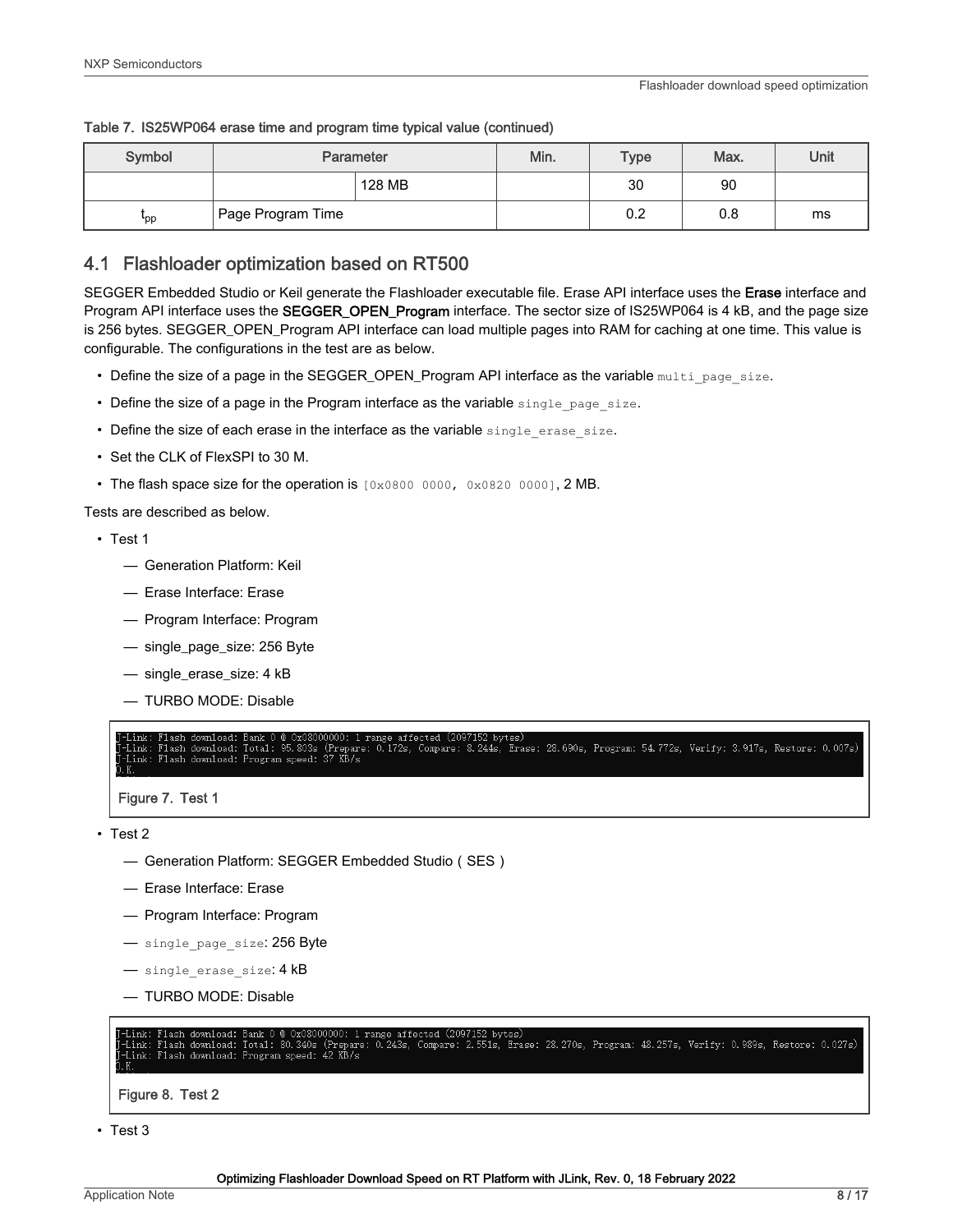- Generation Platform: SEGGER Embedded Studio(SES)
- Erase Interface: Erase
- Program Interface: Program
- single page size: 1 kB
- single erase size: 4 kB
- TURBO MODE: Disable

-Link: Flash download: Bank 0 @ 0x08000000: 1 range affected (2097152 bytes)<br>-Link: Flash download: Total: 48.063s (Prepare: 0.284s, Compare: 2.257s, Erase: 28.413s, Program: 16.089s, Verify: 0.989s, Restore: 0.028s)<br>-Link

Figure 9. Test 3

- Test 4
	- Generation Platform: SEGGER Embedded Studio(SES)
	- Erase Interface: Erase
	- Program Interface: Program
	- single\_page\_size: 4 kB
	- single erase size: 4 kB
	- TURBO MODE: Disable

Link: Fiash download: Dank 0 w oxoooooooo. 1 range affected (2091152 bytes)<br>Link: Flash download: Total: 40.490s (Prepare: 0.188s, Compare: 2.230s, Erase: 28.524s, Program: 8.528s, Verify: 0.985s, Restore: 0.033s)<br>Link: Fl

Figure 10. Test 4

- Test 5
	- Generation Platform: SEGGER Embedded Studio(SES)
	- Erase Interface: Erase
	- Program Interface: Program
	- single\_page\_size: 8 kB
	- single erase size: 4 kB
	- TURBO MODE: Disable

l range affected (2097152 bytes)<br>re: 0.182s, Compare: 2.224s, Erase: 28.699s, Program: 8.677s, Verify: 0.988s, Restore: 0.039s) download: Dank 0 @ 0x08000000. 1 Fa<br>download: Total: 40.811s (Prepare:<br>download: Program speed: 235 KB/s



• Test 6

- Generation Platform: SEGGER Embedded Studio(SES)
- Erase Interface: Erase
- Program Interface: Program
- single\_page\_size: 16 kB
- single erase size: 4 kB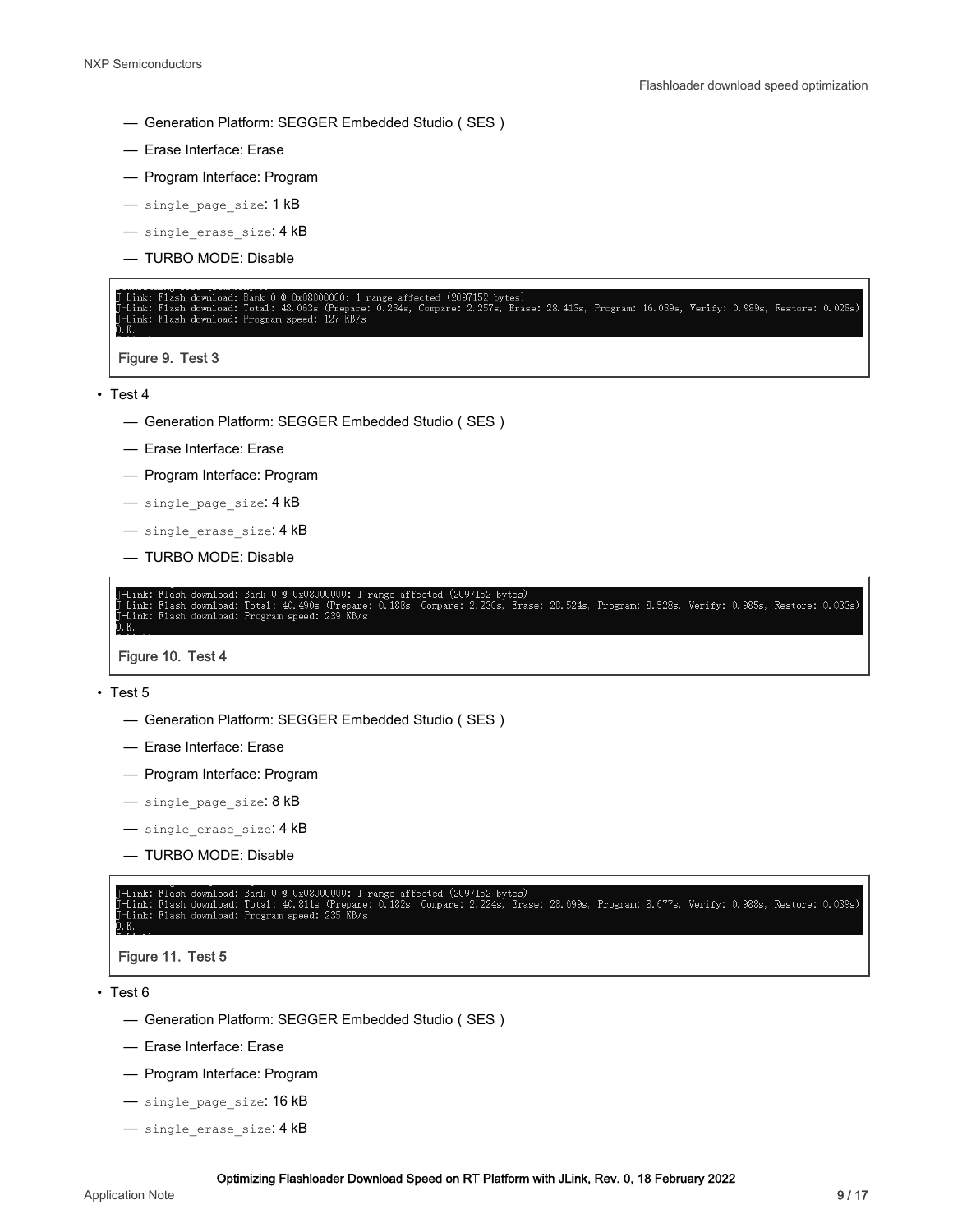— TURBO MODE: Disable

|       | T-Link: Flash download: Bank 0 @ 0x08000000: 1 range affected (2097152 bytes)                                                               |  |  |  |
|-------|---------------------------------------------------------------------------------------------------------------------------------------------|--|--|--|
|       | I-Link: Flash download: Total: 41.656s (Prepare: 0.190s, Compare: 2.320s, Erase: 28.969s, Program: 9.100s, Verify: 1.025s, Restore: 0.051s) |  |  |  |
|       | T-Link: Flash download: Program speed: 225 KB/s                                                                                             |  |  |  |
| O. K. |                                                                                                                                             |  |  |  |
| .     |                                                                                                                                             |  |  |  |

Figure 12. Test 6

- Test 7
	- Generation Platform: SEGGER Embedded Studio(SES)
	- Erase Interface: Erase
	- Program Interface: SEGGER\_OPEN\_Program
	- multi page size: 256 Byte
	- single erase size: 4 kB
	- TURBO MODE: Disable

Bank 0 @ 0x08000000: 1 range aff<br>Total: 41.244s (Prepare: 0.234s,<br>Program speed: 236 KB/s Compare: 2.339s, Erase: 28.981s, Program: 8.652s, Verify: 0.985s, Restore: 0.051s) Link: Flash downlo<br>Link: Flash downlo

Figure 13. Test 7

• Test 8

- Generation Platform: SEGGER Embedded Studio(SES)
- Erase Interface: Erase
- Program Interface: SEGGER\_OPEN\_Program
- multi page size: 1 kB
- single erase size: 4 kB
- TURBO MODE: Disable

Link: Flash download: Bank 0 @ 0x08000000: 1 range affected (2097152 bytes)<br>Link: Flash download: Total: 41.350s (Prepare: 0.209s, Compare: 2.336s, Erase: 29.091s, Program: 8.666s, Verify: 0.993s, Restore: 0.052s)<br>Link: Fl

Figure 14. Test 8

• Test 9

- Generation Platform: SEGGER Embedded Studio(SES)
- Erase Interface: Erase
- Program Interface: SEGGER\_OPEN\_Program
- multi page size: 256 Byte
- single\_erase\_size: 4 kB
- TURBO MODE: Enable

·Link: Flash download: Bank 0 @ 0x08000000: 1 range affected (2097152 bytes)<br>·Link: Flash download: Total: 35.097s (Prepare: 0.209s, Compare: 2.140s, Erase: 26.911s, Program: 4.838s, Verify: 0.945s, Restore: 0.051s)<br>·Link:

Figure 15. Test 9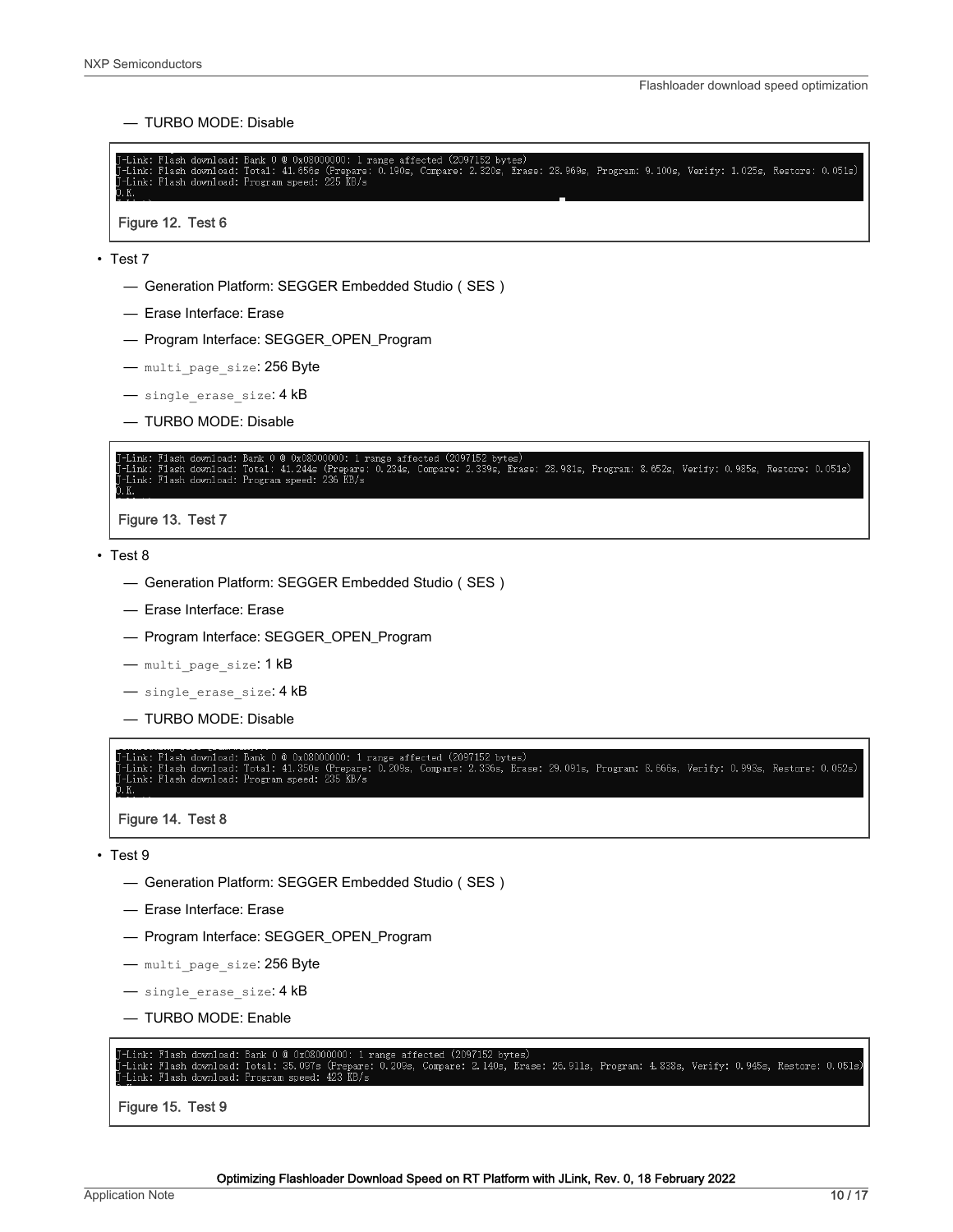#### • Test 10

- Generation Platform: SEGGER Embedded Studio(SES)
- Erase Interface: Erase
- Program interface: SEGGER\_OPEN\_Program
- multi page size: 4 kB
- single erase size: 32 kB
- TURBO MODE: Disable

#### rum: 18.340s (Prepare: 0.216s, Compare: 2.358s, Erase: 5.798s, Program: 8.911s, Verify: 1.004s, Restore: 0.051s) lash download: -Link:

Figure 16. Test 10

• Test 11

- Generation Platform: SEGGER Embedded Studio(SES)
- Erase Interface: Erase
- Program Interface: SEGGER\_OPEN\_Program
- multi page size: 4 kB
- single erase size: 64 kB
- TURBO MODE: Disable

Bank 0 @ 0x08000000: 1 range affected (2097152 bytes)<br>Total: 16.175s (Prepare: 0.214s, Compare: 2.198s, Erase: 3.947s, Program: 8.772s, Verify: 0.990s, Restore: 0.051s)<br>Program speed: 233 KB/s Flash download: Flash download:

Figure 17. Test 11

```
• Test 12
```
- Generation Platform: SEGGER Embedded Studio(SES)
- Erase Interface: Erase
- Program Interface: SEGGER\_OPEN\_Program
- multi page size: 4 kB
- single erase size: 64 kB
- TURBO MODE: Enable

Link: Flash download: Bank 0 @ 0x08000000: 1 range affected (2097152 bytes)<br>Link: Flash download: Total: 11.218s (Prepare: 0.236s, Compare: 2.073s, Erase: 3.880s, Program: 4.021s, Verify: 0.953s, Restore: 0.052s)<br>Link: Fla

```
Figure 18. Test 12
```
• Test 13

- Generation Platform: SEGGER Embedded Studio(SES)
- Erase Interface: Erase
- Program Interface: SEGGER\_OPEN\_Program
- multi page size: 16 kB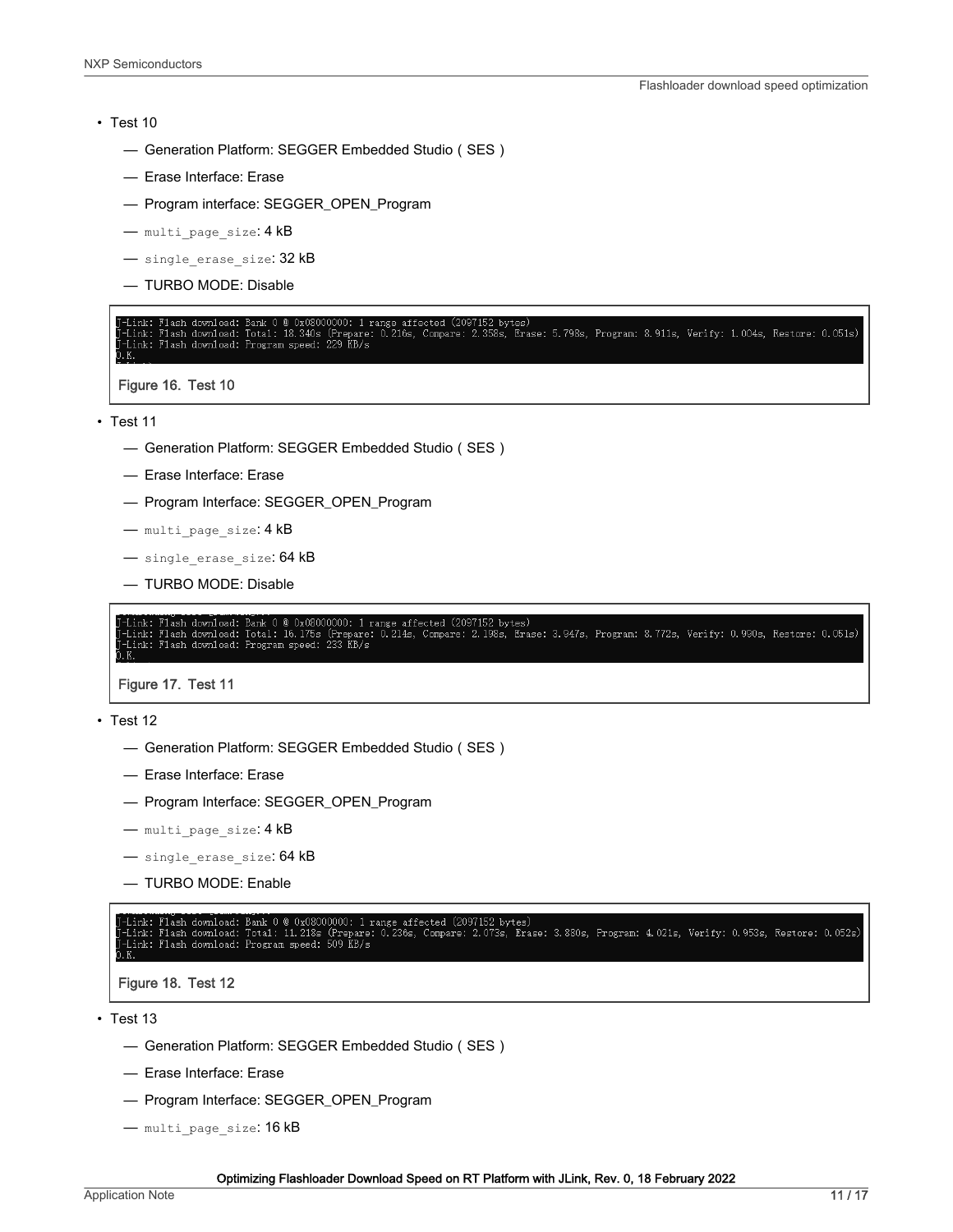<span id="page-11-0"></span>— single\_erase\_size: 64 kB

— TURBO MODE: Enable

Flash download: Bank 0 @ 0x08000000: 1 range affected (2097152 bytes)<br>Flash download: Total: 10.844s (Prepare: 0.229s, Compare: 2.067s, Erase: 3.865s, Program: 3.651s, Verify: 0.953s, Restore: 0.076s)<br>Flash download: Progr Link: \_\_\_\_\_<br>Link:

Figure 19. Test 13

#### Table 8. Flashloader test data on RT500 EVK board

| Test           | Generate<br>tool | Image size<br>(MB) | Single erase<br>size (kB) | Open program<br>interface | Program size/<br>Page mode | Turbo mode     | Prepare<br>$\odot$ | Compare<br>$\odot$ | Erase<br>$\circledcirc$ | Program<br>$\circledcirc$ | Verify<br>$\circledcirc$ | Restore<br>$\circledcirc$ | Total<br>$\odot$ |
|----------------|------------------|--------------------|---------------------------|---------------------------|----------------------------|----------------|--------------------|--------------------|-------------------------|---------------------------|--------------------------|---------------------------|------------------|
| $\mathbf 1$    | Keil             | $\overline{2}$     | $\overline{\mathbf{4}}$   | Disable                   | 256 B<br>single            | Disable        | 0.172              | 8.244              | 28.690                  | 54.772                    | 3.917                    | 0.007                     | 95.803           |
| $\overline{c}$ | <b>SES</b>       | $\overline{c}$     | $\overline{4}$            | <b>Disable</b>            | 256 B<br>single            | Disable        | 0.243              | 2.551              | 28.270                  | 48.257                    | 0.989                    | 0.027                     | 80.340           |
| 3              | <b>SES</b>       | $\overline{2}$     | 4                         | Disable                   | 1 kB<br>single             | <b>Disable</b> | 0.284              | 2.257              | 28.413                  | 16.089                    | 0.989                    | 0.028                     | 48.063           |
| 4              | <b>SES</b>       | $\overline{2}$     | 4                         | Disable                   | 4 kB<br>single             | Disable        | 0.188              | 2.230              | 28.524                  | 8.528                     | 0.985                    | 0.033                     | 40.490           |
| 5              | <b>SES</b>       | 2                  | $\overline{4}$            | Disable                   | 8 kB<br>single             | <b>Disable</b> | 0.182              | 2.224              | 28.699                  | 8.677                     | 0.988                    | 0.039                     | 40.811           |
| 6              | <b>SES</b>       | 2                  | 4                         | Disable                   | 16 kB<br>single            | Disable        | 0.190              | 2.320              | 28.969                  | 9.100                     | 1.025                    | 0.051                     | 41.656           |
| 7              | <b>SES</b>       | $\overline{2}$     | $\overline{4}$            | Enable                    | 256 B<br>multiple          | Disable        | 0.234              | 2.339              | 28.981                  | 8.652                     | 0.985                    | 0.051                     | 41.244           |
| 8              | <b>SES</b>       | $\overline{2}$     | $\overline{4}$            | Enable                    | 1 kB<br>multiple           | Disable        | 0.209              | 2.336              | 29.091                  | 8.666                     | 0.993                    | 0.052                     | 41.350           |
| 9              | <b>SES</b>       | $\overline{2}$     | $\overline{4}$            | Enable                    | 256 B<br>multiple          | Enable         | 0.209              | 2.140              | 26.911                  | 4.838                     | 0.945                    | 0.051                     | 35.097           |
| 10             | <b>SES</b>       | 2                  | 32                        | Enable                    | 4 kB<br>multiple           | Disable        | 0.216              | 2.358              | 5.798                   | 8.911                     | 1.004                    | 0.051                     | 18.340           |
| 11             | <b>SES</b>       | $\overline{c}$     | 64                        | Enable                    | 4 kB<br>multiple           | Disable        | 0.214              | 2.198              | 3.947                   | 8.772                     | 0.990                    | 0.051                     | 16.175           |

Table continues on the next page...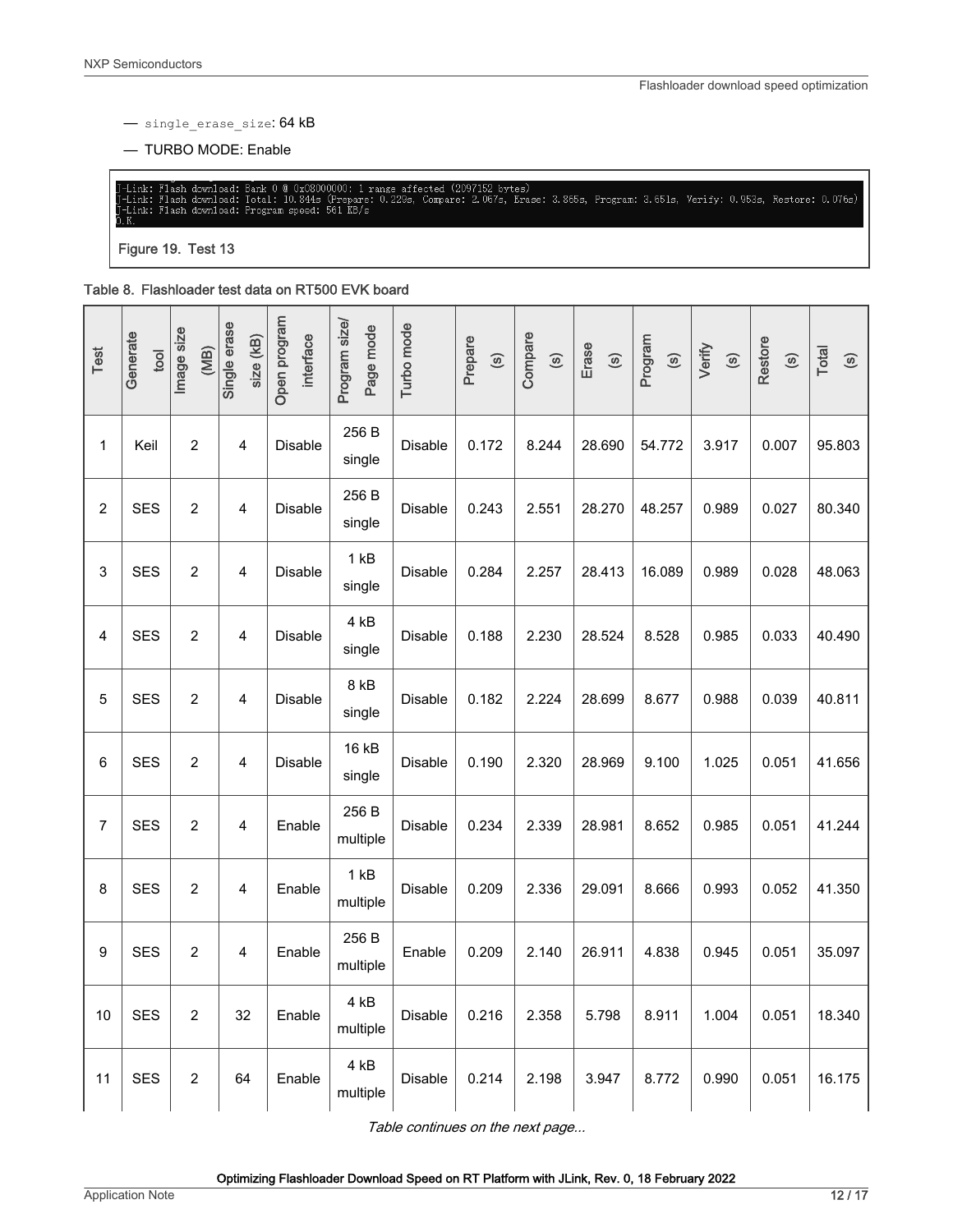<span id="page-12-0"></span>Table 8. Flashloader test data on RT500 EVK board (continued)

| Test | Generate<br>tool | size<br>(MB)<br>Image | erase<br>(KB)<br>Single<br>size | program<br>interface<br>Open | size/<br>mode<br>Program<br>Page | mode<br>Turbo | Prepare<br>$\odot$ | Compare<br>$\odot$ | Erase<br>$\odot$ | Program<br>$\odot$ | Verify<br>$\odot$ | Restore<br>$\odot$ | Total<br>$\odot$ |
|------|------------------|-----------------------|---------------------------------|------------------------------|----------------------------------|---------------|--------------------|--------------------|------------------|--------------------|-------------------|--------------------|------------------|
| 12   | <b>SES</b>       | 2                     | 64                              | Enable                       | 4 kB<br>multiple                 | Enable        | 0.236              | 2.073              | 3.880            | 4.021              | 0.953             | 0.052              | 11.218           |
| 13   | <b>SES</b>       | 2                     | 64                              | Enable                       | 16 kB<br>multiple                | Enable        | 0.229              | 2.067              | 3.865            | 3.651              | 0.953             | 0.076              | 10.844           |

With the experimental data shown in [Table 8,](#page-11-0) the following conclusions can be drawn:

- 1. The Flashloader generated by SEGGER Embedded Studio is more efficient to download than the Flashloader generated by Keil.
- 2. With the Program API interface, increasing the Page Size loaded into RAM each time has a limited improvement in download speed.
- 3. Flash is written in a Page in the Program or SEGGER\_OPEN\_Program interface of Flash. In the experiment, changing single page size or multi page size affects the size of the buffer each time JLink loads into the MCU memory, but finally the underlying Program operation must be based on one page. The improvement of the SEGGER\_OPEN\_Program interface over the Program interface is that the size of the buffer each time JLink loads into the MCU memory is several times the size of the original buffer each time it is loaded.
- 4. Enabling TURBO Mode can improve the download speed of Flashloader, so it is recommended to enable this function.
- 5. When using the SEGGER\_OPEN\_Program API interface and enabling TURBO Mode, the larger the multi page size is, the faster the program speed is. Therefore, set multi page size to 4 kB.
- 6. For Erase interface API, this article does not recommend using the SEGGER\_OPEN\_Erase interface. To improve the speed of Erase, replace the Sector Erase solution with the Block Erase solution. This replacement has limitations.
	- The Flash size erased by the user is large enough (preferably several times the Block Size).
	- The starting address of the downloaded Flash is aligned with the block size.

It does not matter whether these two conditions are met or not. The solution is to set the single erase size size to the block size. In the underlying erase driver code, the erased area is divided into a combination of multiple blocks and multiple sectors through an algorithm. It then calls the Block Erase CMD and Sector Erase CMD underlying drivers respectively to operate.

## 4.2 Flashloader optimization based on RT1060

This section uses the RT1060 EVKB board and external NOR FLASH to test the Flashloader download speed under different strategies. The default Flash model on the RT1060 EVKB board is IS25WP064. With the conclusion in [Flashloader optimization](#page-7-0) [based on RT500](#page-7-0), this section skips the experiment in [Flashloader optimization based on RT500](#page-7-0) and directly test. Set the CLK of FlexSPI to 30 M. The size of the flash space for the operation is [0x6000 0000, 0x6080 0000], 8 MB.

Tests are described as below.

- Test 1
	- Generation Platform: Keil
	- Erase Interface: Erase
	- Program Interface: Program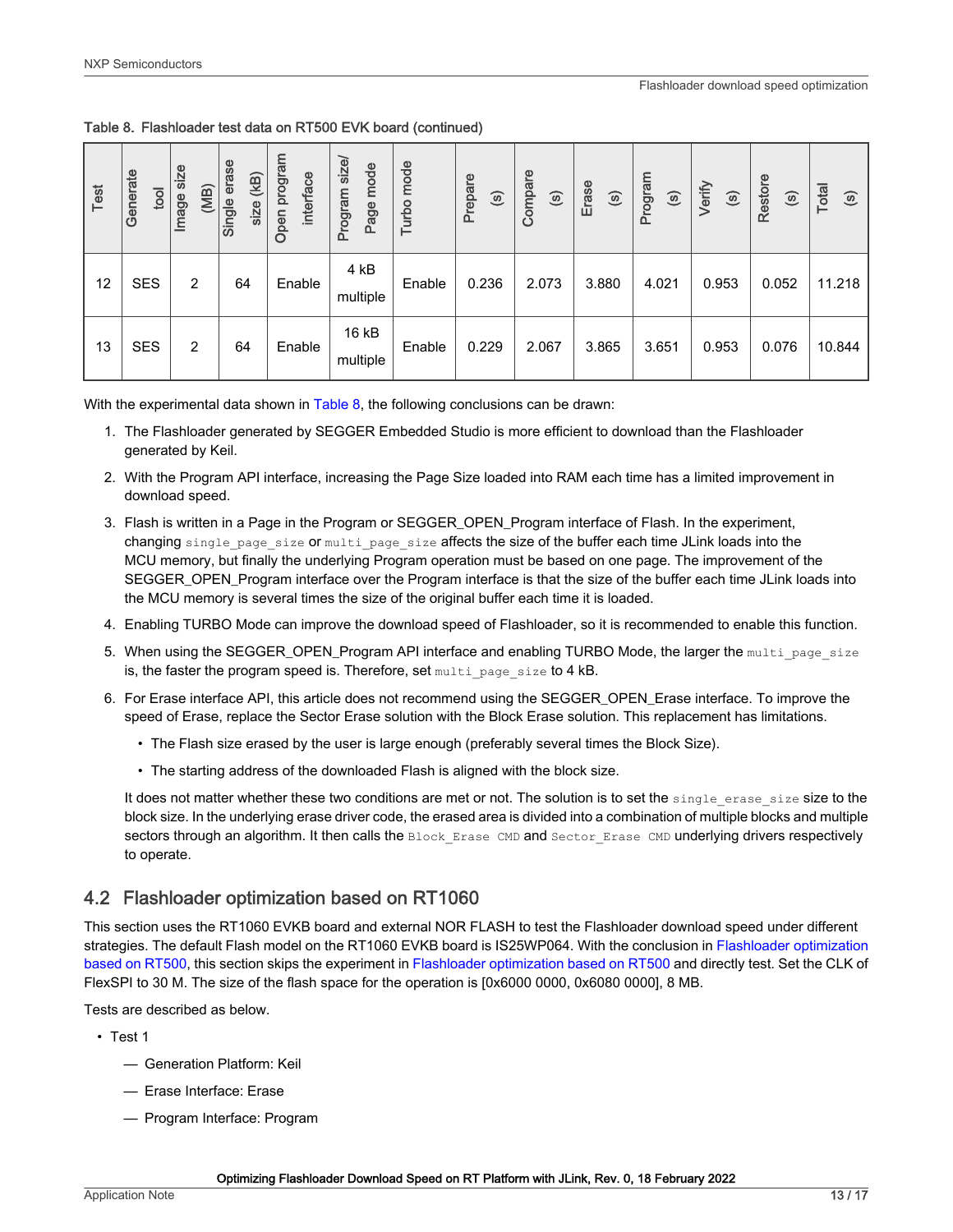- single\_page\_size: 256 Byte
- single\_erase\_size: 4 KB
- TURBO MODE: Disable



- Test 2
	- Generation Platform: SEGGER Embedded Studio(SES)
	- Erase Interface: Erase
	- Program Interface: SEGGER\_OPEN\_Program
	- multi\_page\_size: 4 KB
	- single\_erase\_size: 64 KB
	- TURBO MODE: Enable

Link: Flash download: Bank 0 @ 0x60000000: 1 range affected (8388608 bytes)<br>Link: Flash download: Total: 40.896s (Prepare: 0.239s, Compare: 2.326s, Erase: 16.373s, Program: 20.897s, Verify: 1.006s, Restore: 0.053s)<br>Link: F

Figure 21. Test 2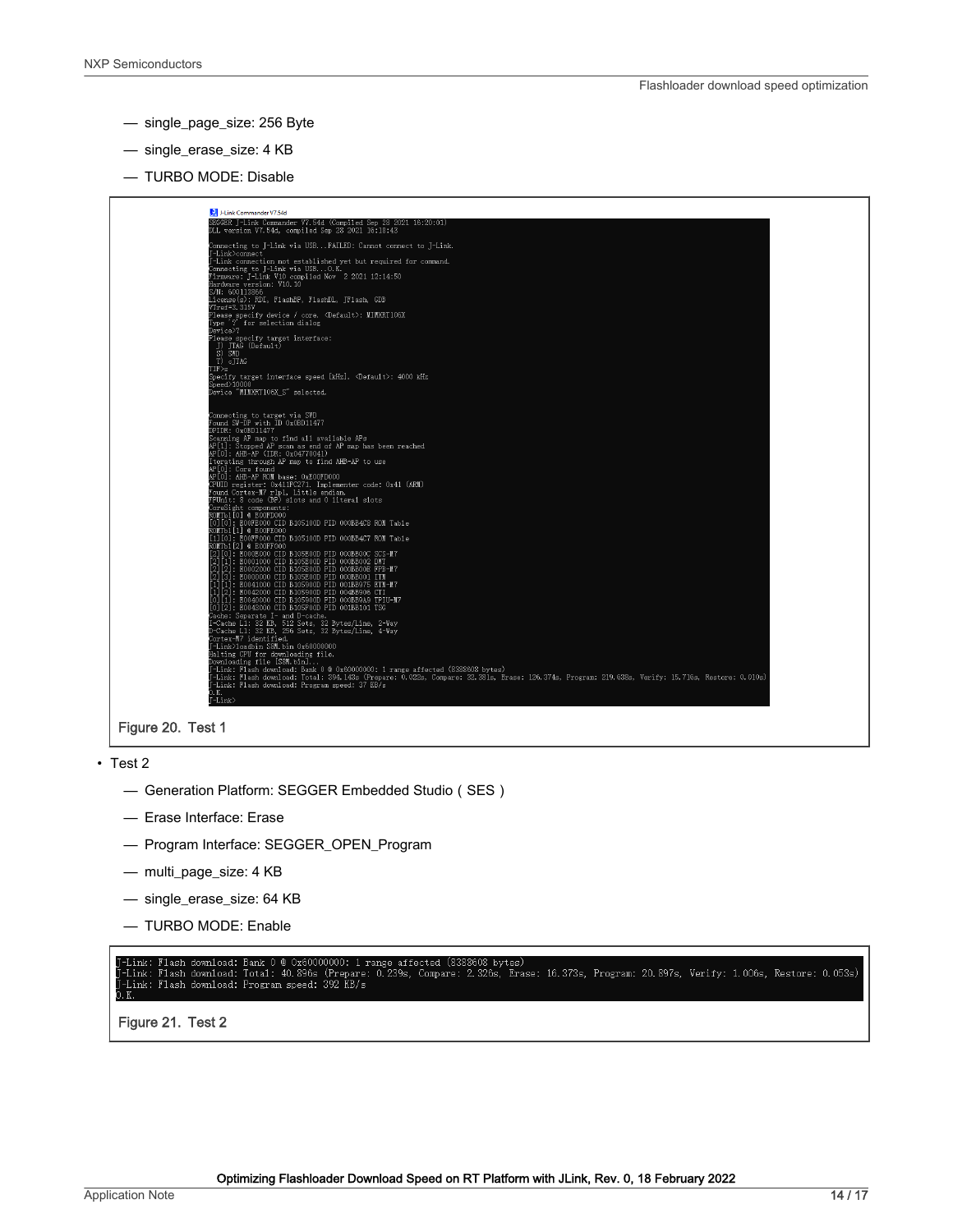<span id="page-14-0"></span>Table 9. Flashloader test data on RT1060 EVKB board

| Test | Generate<br>tool | size<br>(MB)<br>Image | erase<br>(KB)<br>Single<br>size | program<br>interface<br>Open | size<br>mode<br>medicou<br>Page<br>Ō. | mode<br>Turbo | Prepare<br>$\odot$ | Compare<br>$\odot$ | Erase<br>$\odot$ | Program<br>$\odot$ | Verify<br>$\odot$ | Restore<br>$\odot$ | Total<br>$\odot$ |
|------|------------------|-----------------------|---------------------------------|------------------------------|---------------------------------------|---------------|--------------------|--------------------|------------------|--------------------|-------------------|--------------------|------------------|
|      | Keil             | 2                     | 4                               | Disable                      | 256 B<br>single                       | Disable       | 0.022              | 32.381             | 126.37<br>4      | 219.63<br>8        | 15.716            | 0.010              | 394.14<br>3      |
| 2    | <b>SES</b>       | 2                     | 64                              | Enable                       | 4 KB<br>multiple                      | Enable        | 0.239              | 2.326              | 16.373           | 20.897             | 1.006             | 0.053              | 40.896           |

As shown in Table 9, when using the SEGGER\_OPEN\_Program API interface, the download speed is greatly improved, if TURBO mode is enabled,  $m$ ulti\_page\_size is set to 4 KB, and Block Erase solution is used to erase.

## 4.3 Flashloader download speed optimization results

Table 10 describes the download speed optimization results of Flashloader on RT500 EVK and RT1060 EVKB. The optimized download speed is 8.5 times and 9.6 times that of the original unoptimized. The experimental results prove that the optimization strategy is feasible.

| <b>RT</b><br>platform | Promotion          | <b>Test</b>    | Image<br>size | Prepare | Compare  | <b>Erase</b> | Program   | Verify   | <b>Restore</b> | <b>Total</b> |
|-----------------------|--------------------|----------------|---------------|---------|----------|--------------|-----------|----------|----------------|--------------|
|                       | No<br>optimization |                | 2 MB          | 0.172 s | 8.244 s  | 28.690 s     | 54.772 s  | 3.917 s  | 0.007 s        | 95.803 s     |
| <b>RT500</b>          | Optimized          | 12             | 2 MB          | 0.236 s | 2.073 s  | 3.880 s      | $4.021$ s | 0.953 s  | 0.052 s        | 11.218 s     |
|                       | Promotion          |                |               |         | 398 %    | 739 %        | 1362 %    | 411 %    |                | 854 %        |
| RT1060                | No<br>optimization | 1              | 8 MB          | 0.022 s | 32.381 s | 126.374 s    | 219.638 s | 15.716 s | 0.010 s        | 394.143 s    |
|                       | Optimized          | $\overline{2}$ | 8 MB          | 0.239 s | 2.326 s  | 16.373 s     | 20.897 s  | 1.006 s  | 0.053 s        | 40.896 s     |
|                       | Promotion          |                |               |         | 1392 %   | 772 %        | 1051 %    | 1562 %   |                | 964 %        |

Table 10. Download speed optimization data results of Flashloader on RT500 and RT1060

As shown in Table 10, the efficiency of Compare and Verify on RT1060 is much higher than that of RT500. The main factor affecting them is the performance difference between MCU reading Flash data to internal RAM. RT1060 is a Cortex-M7 core and RT500 is Cortex-M33 core. RT1060 has 32 KB, L1 level I-cache and D-cache, and higher frequency (600 M). The features greatly improve the reading efficiency of Flash.

In addition, the Flashloader algorithm used in the test can automatically identify and support most NOR FLASH. It supports all i.MX RT platforms. This algorithm is used for RT-UFL (RT-UFL is a general Flash download algorithm project on RT, covering most Flash models). For details, see <https://github.com/JayHeng/RT-UFL>.

## 5 References

- 1. SEGGER Open Flashloader
- 2. MIMXRT500-EVK Schematic(Rev E1)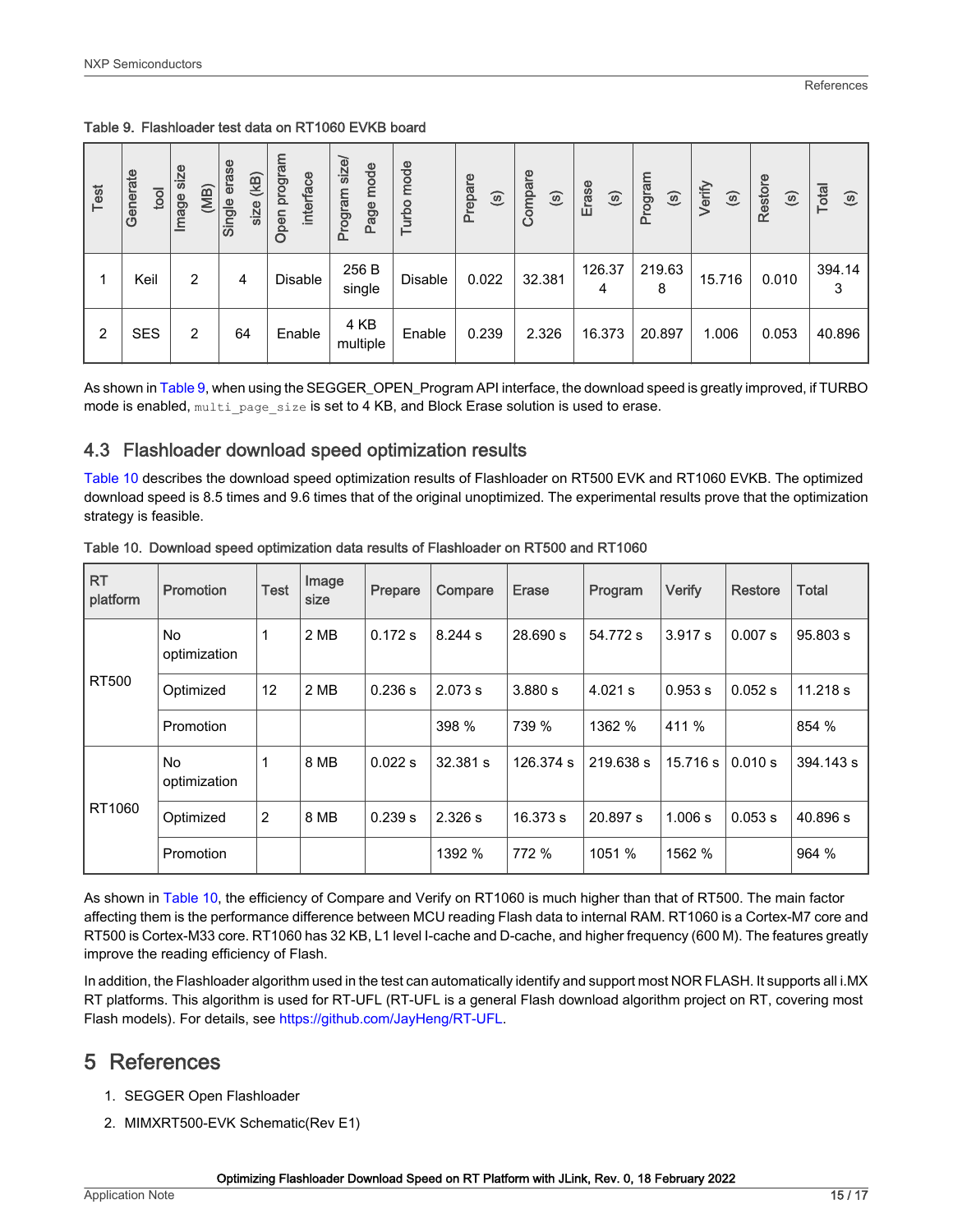- <span id="page-15-0"></span>3. MIMXRT1060-EVKB Schematic(Rev B)
- 4. GD25LE64C Data Sheet
- 5. IS25WP064A Data Sheet
- 6. RT-UFL

## 6 Revision history

| Rev. | Date             | <b>Description</b> |
|------|------------------|--------------------|
|      | 18 February 2022 | Initial release    |